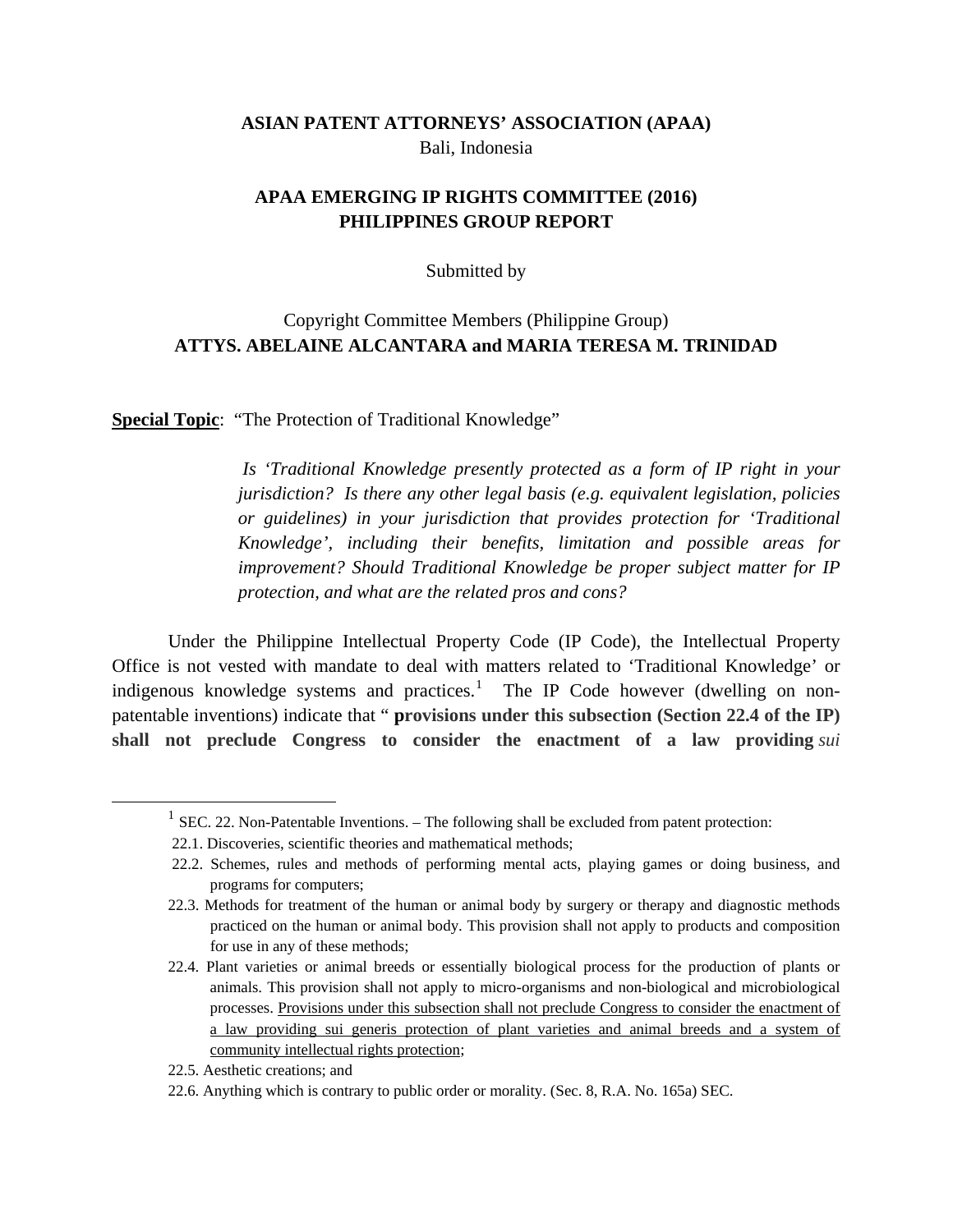#### *generis* **protection of plant varieties and animal breeds and a system of community intellectual rights protection**.

That even as these matters are non-patentable subject matter, it is for Philippine Congress to enact laws with *sui generis* protection of subject matters pertaining to plant varieties, animal breeds as well as a system of community intellectual rights protection.

Presently, Philippine Congress had so far enacted the following "sui generis" laws:

a) Republic Act 9168 otherwise the Plant Variety Protection Act, providing for an administrative procedure which an applicant complies with to secure a form of intellectual property right called the "plant breeder's right." This right is a recognition of the efforts of the mind, or work of intellectual creation, as applied on plant varieties transformed through breeding, whether done the traditional way or through the use of modern technology such as genetic engineering.

The "plant breeder's right" is a form of exclusive right that enables the owner of the right to stop anybody from exploiting or using the protected plant variety without obtaining permission or license. It is in compliance with the Trade Related Intellectual Property Rights Agreement (TRIPs) under the General Agreements on Tariff and Trade/World Trade Organization (GATT/WTO).

Under the law, a breeder is defined as: 1) "the person who bred, or discovered and developed a new plant variety;" or 2) "the person who is the employer of the aforementioned person or who has commissioned the work;" or 3) "the successors-ininterest of the foregoing persons as the case may be;" and 4) "the holder of the Certificate of Plant Variety Protection."

b) Republic Act 8371, otherwise the Indigenous Peoples Rights Act, on community intellectual rights protection.

Philippine laws that have references to 'Traditional Knowledge', are as follows:

1. Executive Order No. 247 (Repealed). Said executive order was enacted in 1995 and its Implementing Rules and Regulations in 1996 provide the regulation for prospecting biological and genetic resources, their by-product and derivatives for scientific and commercial purpose. The Department of Environment and National Resources (DENR) is mandated to a) regulate research, collection and use of biological and genetic resources s that such resources are conserved, used sustainably and benefit the national interest; b) promote development of local capacity in science and technology.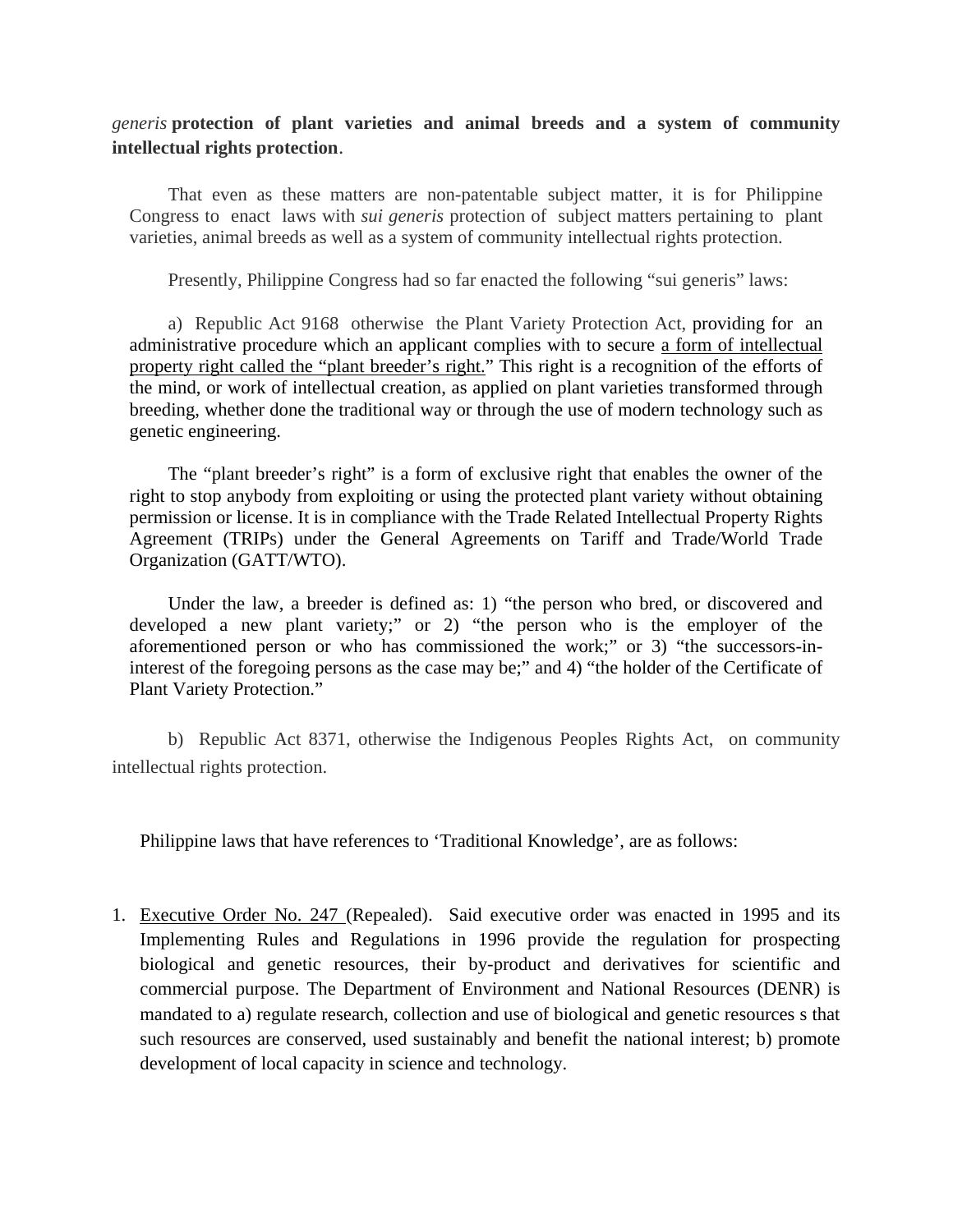Bioprospecting are subject to research agreements with government, containing terms for the provision of information and samples, technology cooperation and benefit sharing. For the collection of biodiversity in areas where local and indigenous communities live, prior informed consent of communities is required.  $2^{\circ}$  $2^{\circ}$ 

2. The Indigenous People's Rights Act of 1997 (Republic Act 8317). Said law protects the rights of indigenous people in their cultural and intellectual property in general, to include traditional knowledge. They shall have the right to special measures to control, develop through the creation of the National Council for Indigenous People (which is responsible for issuance of permits for access to indigenous people's lands) and protect their sciences, technologies and cultural manifestations, including human and other genetic resources, seeds, including derivatives of these resources, traditional medicines and health practices, vital medicinal plants, animals and minerals, indigenous knowledge systems and practices, knowledge of properties of fauna and flora, oral traditions, literature, designs and visual performing arts.

Access to biological and genetic resources and indigenous knowledge related to the conservation, utilization and enhancement of these resources, shall be allowed within ancestral lands and domains of the communities only with free and prior informed consent of such communities, obtained in accordance with customary laws and concerned communities.

It limits the access of researches into their ancestral domain and designates as the source of information in any writings or research resulting from research. Communities are also to receive royalties from income derived from any of the researches and resulting publication.<sup>[3](#page-2-1)</sup>

3. Traditional and Alternative Medicine Act of 1997. Said law created the Philippine Institute of Traditional and Alternative Health Care in the year 2000, and provided a development fund therefor. It provided a legal framework whereby indigenous societies would own their knowledge of traditional medicine. If such knowledge is used by outsiders, the indigenous communities can require the permitted users to acknowledge its source and can demand a share of nay financial return that may come from its authorized commercial use.

Said law provides for a Traditional and Alternative Health Care, encourages scientific researches, promotes the use of traditional, alternative, preventive and curative health care modalities, and formulates standards and policies for the protection of indigenous and

<span id="page-2-0"></span><sup>&</sup>lt;sup>2</sup> Executive Order No. 247, DENR DAO 96-20

<span id="page-2-1"></span> ${}^{3}$ Secs. 34 & 35, (Republic Act 8317)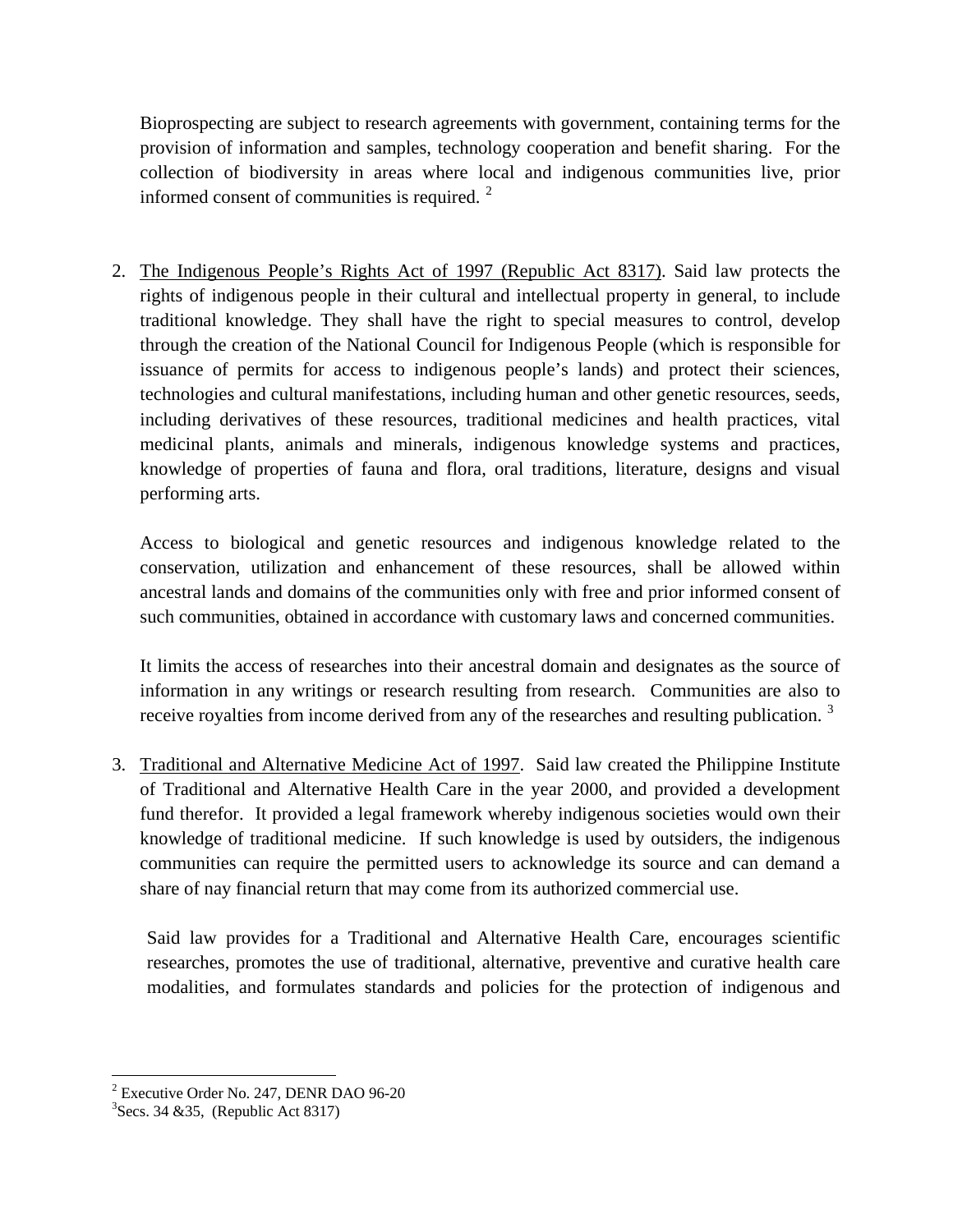natural health resources and technology from unwarranted exploitation, making such endeavors subject to approval by appropriate government agencies. <sup>[4](#page-3-0)</sup>

- 4. Plant Variety Protection Act of 2002( Republic Act 9168) . The Plant Variety Protection Act of 2002 aims to protect and secure the exclusive rights of plant breeders with respect to their new plant variety, particularly when beneficial to people, through an effective intellectual property system.
- 5. Wildlife Resources Conservation and Protection of 2004 (Republic Act 9147), and the Guidelines for Bioprospecting Activities in the Philippines-Joint DENR-DAPCSD-NCIP AO No. 1 of year 2004. Said law was enacted to address limitation of EO 247, in regard to bioprospecting procedures and fees, benefit-sharing, royalty payments, as well as upfront payments agreed upon by providers and users. Foreign applicants must collaborate with Filipino scientists in Philippine Research Institutions before agreements can be entered into. The researcher must submit certification as proof of compliance, specifically on the roper procurement of PIC, delivery of benefit-sharing agreement and collection quota. Outputs of research or the IPs accruing from the activities must not be applied for intellectual property rights without approval of concerned agencies. The researcher must submit results and future plans to the concerned government agencies. Contracts not in accordance the bioprospecting undertaking shall be fined and sanctioned (e.g. a researcher who enters into commercialization agreements without informing the community)<sup>[5](#page-3-1)</sup>

# **Pending Bills in Congress**

- 1. **Senate Bill 534**. Mandating the National Statistics Office (NSO), in coordination with the National Commission on Indigenous Peoples (NCIP) to ensure the inclusion of Ethnic Origin in its national survey and national census starting the year 2011 thereafter.
- 2. **Senate Bill 669**. The Indigenous Peoples Rights' Act (RA 9371) does not provide for specific provisions for the protection of their cultural properties, both intangible and tangible. It is with the passage of this bill that this void is sought to be filled. With the help of the National Commission for Culture and the Arts, National Museum, National Commission on Indigenous Peoples and local government units, the bill creates a comprehensive cultural' archive which shall organize and make an inventory of all cultural properties of the different ethnic-linguistic groups of the Philippines. This inventory of cultural properties shall then be submitted to the National Museum

<span id="page-3-0"></span> $<sup>4</sup>$  Republic Act 8371<br>  $<sup>5</sup>$  Republic Act 9147</sup></sup>

<span id="page-3-1"></span>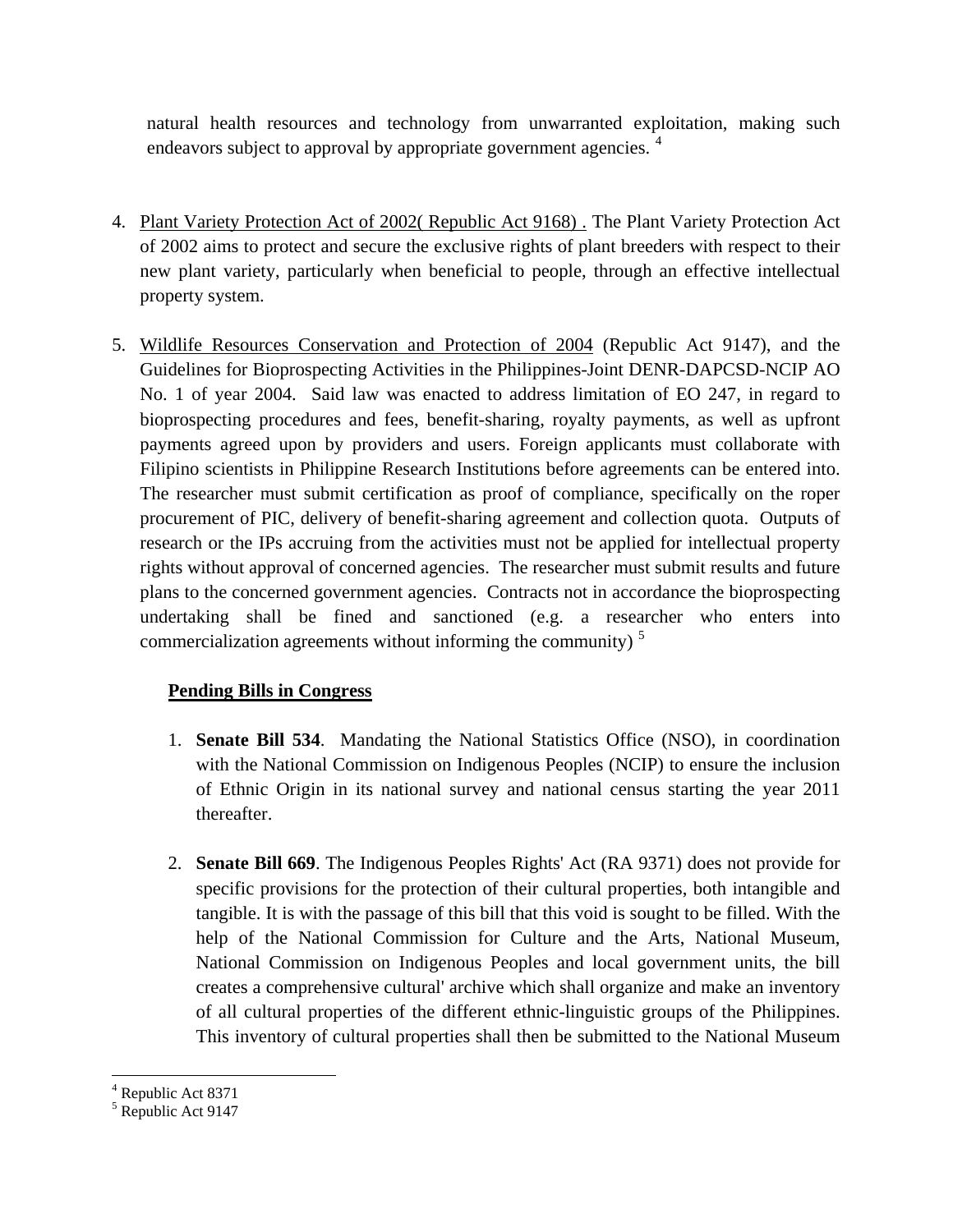which shall ensure the registration of the ownership to the proper ethno-linguistic group for protection of their intellectual property. This bill mandates the payment of royalties for the use of the cultural 'property of indigenous groups.

3. **Senate Bill No. 101** - Community Intellectual Rights Protection Act of 2004. Said law recognizes traditional knowledge, that indigenous peoples and local communities have original rights over plant and animal genetic resources, traditional medicines, agricultural methods and local technologies they have discovered and developed, and as such will be the general owners. Said law also provides registration as a form of IP protection. A systematic inventory of plant and genetic resources and knowledge from these communities, especially those without written tradition or culture, shall be done and eventually serve as the basis for proprietary ownership. The law recognizes community ownership of traditional knowledge. All benefits derived from the knowledge and innovations shall be equitably shared.

"Community intellectual properties" include genetic resources, whether for agricultural or medicinal purposes, and their products and uses, cultural products including pottery, weaving patterns, poetry, music, folklore, and all other products and processes developed communally. [6](#page-4-0)

*Should Traditional Knowledge be proper subject matter for IP protection, and what are the related pros and cons?*

*\_\_\_\_\_\_\_\_\_\_\_\_\_\_\_\_\_\_\_\_\_\_\_\_\_\_\_\_\_\_\_\_\_\_\_\_\_\_\_*

1. No. Intellectual property protection rests on the concept of individual innovation and opposed to the concept of Traditional Knowledge which is collective and discovered through a community process.

"Intellectual property protection" presupposes an individual innovation which is a distinct concept from "community intellectual property right" where Traditional Knowledge is built. "Community intellectual right is the notion that this right is collective and that this right is a different concept from what is usually understood as intellectual property right."<sup>[7](#page-4-1)</sup>

<span id="page-4-0"></span> $<sup>6</sup>$  Senate Bill No. 35, 30 June 2004</sup>

<span id="page-4-1"></span> $<sup>7</sup>$  CURRENT INNOVATION CONCERNS, Elpidio V. Peria, 16 March 2015</sup>